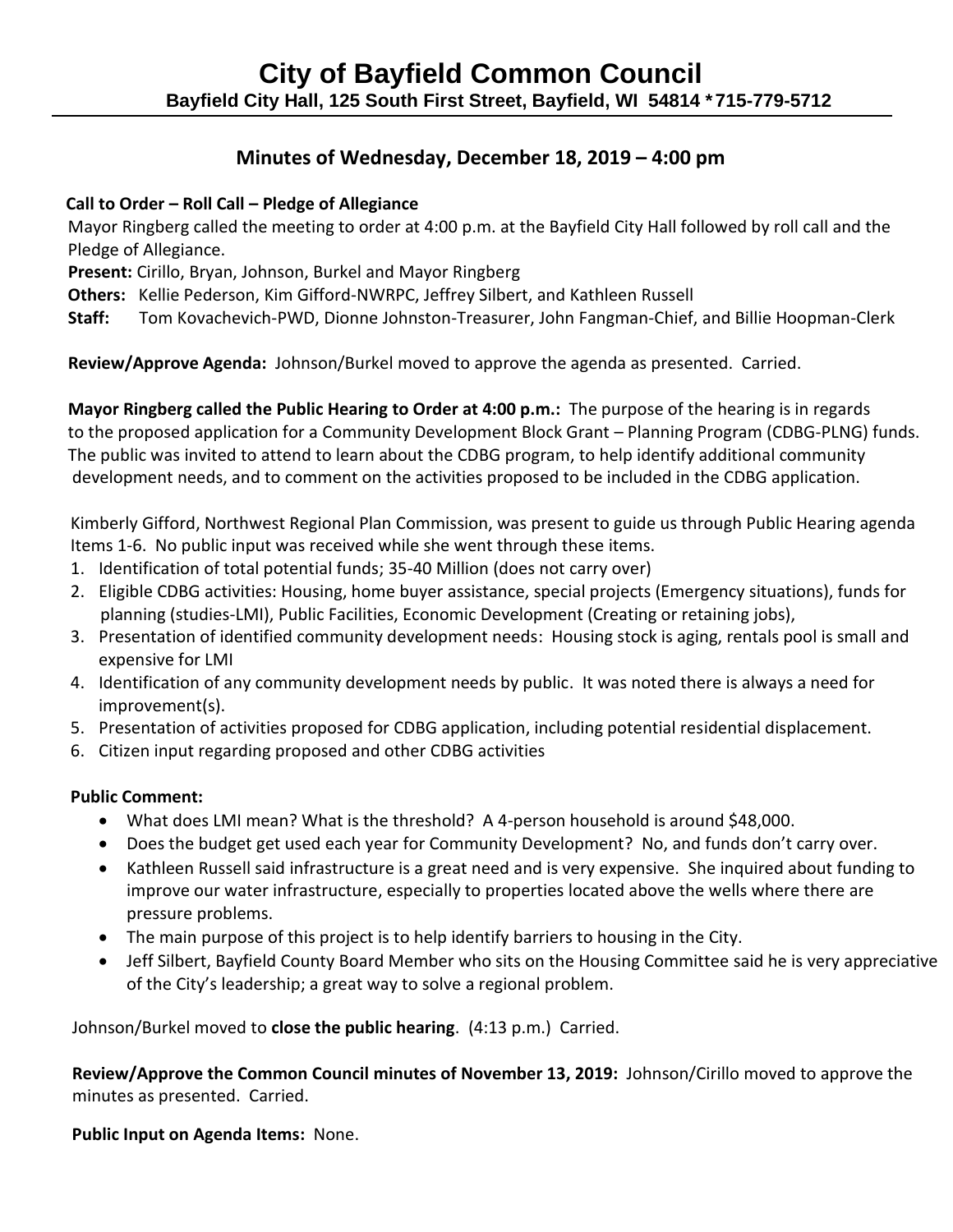#### **Agenda**

1. **Community Development Planning Grant: Bayfield & Ashland County Regional Housing Study** 

Johnson/Bryan moved to adopt the following Resolution and Plans as presented:

- a. Resolution #561 Adopting a Citizen Participation Plan, Plan Commission to serve as Citizen Participation Committee
- b. Resolution #562 A resolution to adopt the policy to prohibit the use of excessive force and the barring of entrances/exits for non-violent rights demonstrations
- c. Adopting Residential Anti-Displacement and Relocation Assistance Plan
- d. Resolution #563 Authorizing Resolution to Commit Matching Funds
- e. Resolution #564 Authorizing Resolution for the submission of a Community Development Block Grant Application

Discussion on the expense to the City of Bayfield. Motion carried by voice vote: Cirillo, Bryan, Burkel and Johnson – yes.

- 2. **Resolution #560 - City of Bayfield 2019 Comprehensive Plan Update: Revising the Implementation Chapter, adding Actions to Achieve Goals and Objectives, an annual Monitoring Form, and Comprehensive Plan Actions Crosswalk Report for Committees:** Burkel/Johnson made a motion to adopt Resolution #560 as presented. Passed by roll call vote as follows: Bryan, Burkel, Johnson, and Cirillo – yes.
- 3. **Solar Connect Community**: The City of Bayfield was presented with a Founding Member 2018 Plaque.
- 4. **Lease Agreement by and between the City of Bayfield and KR Kayaking, LLC**: Burkel/Johnson motioned to approve the two-year lease between the City and KR Kayaking as presented. Passed by roll call vote as follows: Burkel, Johnson, Cirillo and Bryan – yes.
- 5. **Notice of Disallowance of Claim:** Chief Fangman gave a brief summary of the event. Bryan/Johnson moved to place the letter on file. Carried.
- 6. **2020-2021 Election Board Appointments:** Burkel/Johnson moved to accept and place the list of 2020 -2021 Election Board Appointments on file. Carried.
- 7. **Committee Resignation/Appointment -Plan Commission, CDBG, Tree Board:** Bryan/Johnson moved to accept with regret the resignation of Dorothy Hackbarth from the Plan Commission, to approve the appointment of Tad Paavola to the City's Tree Board, and to designate the City's Plan Commission as the Citizen Participation Plan Committee for the Community Development Block Grant Program. Carried.
- 8. **Room Tax Report:** Johnson/Burkel to place on file. Carried.

## 9. **Project Updates:**

- a. Marina Breakwall/Seawall Project We are hoping to hear in Mid-January if we will receive any HAP or MSL grant funding.
- b. Bayfield & Ashland County Regional Housing Study Application will soon be submitted.
- c. Big Ravine & Wayfinding System Project Expecting to receive plan from Trails Anonymous in January.
- d. Bayfield Area Trails (BATS) Work in progress.
- e. Green Infrastructure Project Moving forward with Committee Appointments in January, and a year long project for Green Infrastructure and Resiliency Planning
- f. Lakeshore Walkway and Trails Project (Town and City) MSL Grant was submitted (\$3.2 million)
- 10. **Mayor's Report**: The Mayor gave a brief report on the achievements made this year.